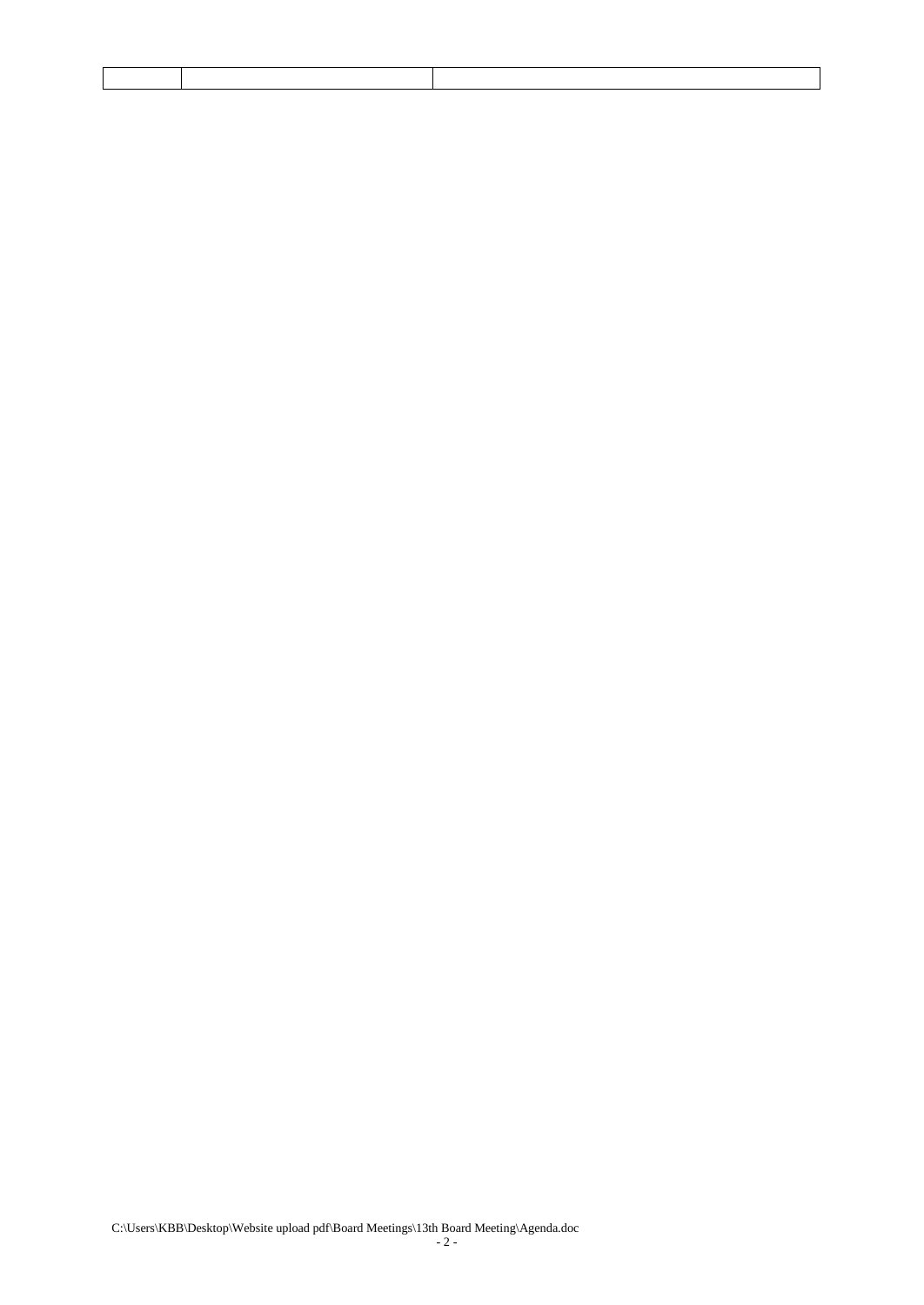| 10/1 | <b>Establishment</b><br><b>of</b><br>Dry<br><b>Biodiversity</b><br><b>Zone</b><br><b>Site</b><br><b>Conservation</b><br>networks | The sites have been identified and the<br>conservation works is in progress. The<br>documentation<br>inventory and<br>work<br>on<br>Biodiversity in Dry zone are going on under<br>the supervision and guidance of Center for<br>Sustainable Development. The list of areas<br>identified with the consent of Principal Chief<br>Forests<br>Conservator of<br>is<br>placed<br>at<br>(Annexure-4)                                                                                                                                                                                                                                                                                                                                                                                                                                                                                                                                                                                                                                                                                                                                                                                                                                                                       |
|------|----------------------------------------------------------------------------------------------------------------------------------|------------------------------------------------------------------------------------------------------------------------------------------------------------------------------------------------------------------------------------------------------------------------------------------------------------------------------------------------------------------------------------------------------------------------------------------------------------------------------------------------------------------------------------------------------------------------------------------------------------------------------------------------------------------------------------------------------------------------------------------------------------------------------------------------------------------------------------------------------------------------------------------------------------------------------------------------------------------------------------------------------------------------------------------------------------------------------------------------------------------------------------------------------------------------------------------------------------------------------------------------------------------------|
| 11/6 | <b>Annual accounts for</b><br>2008-09                                                                                            | The account for the period 2008-09 was<br>by<br>the Accountant General,<br>audited<br>Karnataka. The report was received, the<br>comments were furnished and finally audited<br>accounts for 2008-09 with Annual Report as<br>per Biological Diversity Rules 2005 was<br>printed and the same has been submitted to<br>the Legislature. (Annexure-5)                                                                                                                                                                                                                                                                                                                                                                                                                                                                                                                                                                                                                                                                                                                                                                                                                                                                                                                   |
| 11/7 | <b>IPR</b> permission                                                                                                            | No action is required.                                                                                                                                                                                                                                                                                                                                                                                                                                                                                                                                                                                                                                                                                                                                                                                                                                                                                                                                                                                                                                                                                                                                                                                                                                                 |
| 11/8 | <b>Audit observation</b>                                                                                                         | In this respect it is informed that while<br>conducting Audit for<br>the<br>account<br>0f<br>Karnataka Biodiversity Board for the period<br>2006-07 the Accountant General had raised<br>observation as below<br>1. Reimbursement of Leave salary from<br>parent Department.<br>2. Excess Traveling allowance claimed and<br>admitted.<br>The para on non-reimbursement of Leave<br>salary encashment was dropped<br>after<br>convincing reply was furnished to the<br>Accountant General. The para on excess<br>Traveling Allowance is still continuing. An<br>excess amount of Rs. 24,267/- was admitted<br>and paid to Dr.Sathyanarayana Bhat, the<br>then Executive Officer, Indian System of<br>Medicines. The TA bill was not scrutinized<br>the amount was paid as claimed. The para<br>was communicated to the Executive Officer<br>and his department as he has already been<br>repatriated to his parent department. No<br>reply was received. The amount of Rs.<br>24,267/- excess paid to him needs to be<br>recovered. There is no response from ISM<br>Department. But Dr. Sathyanarayana Bhat,<br>has been indulging in writing unnecessary<br>letters and questioning the authority of<br>Member Secretary and making allegation<br>from time to time. |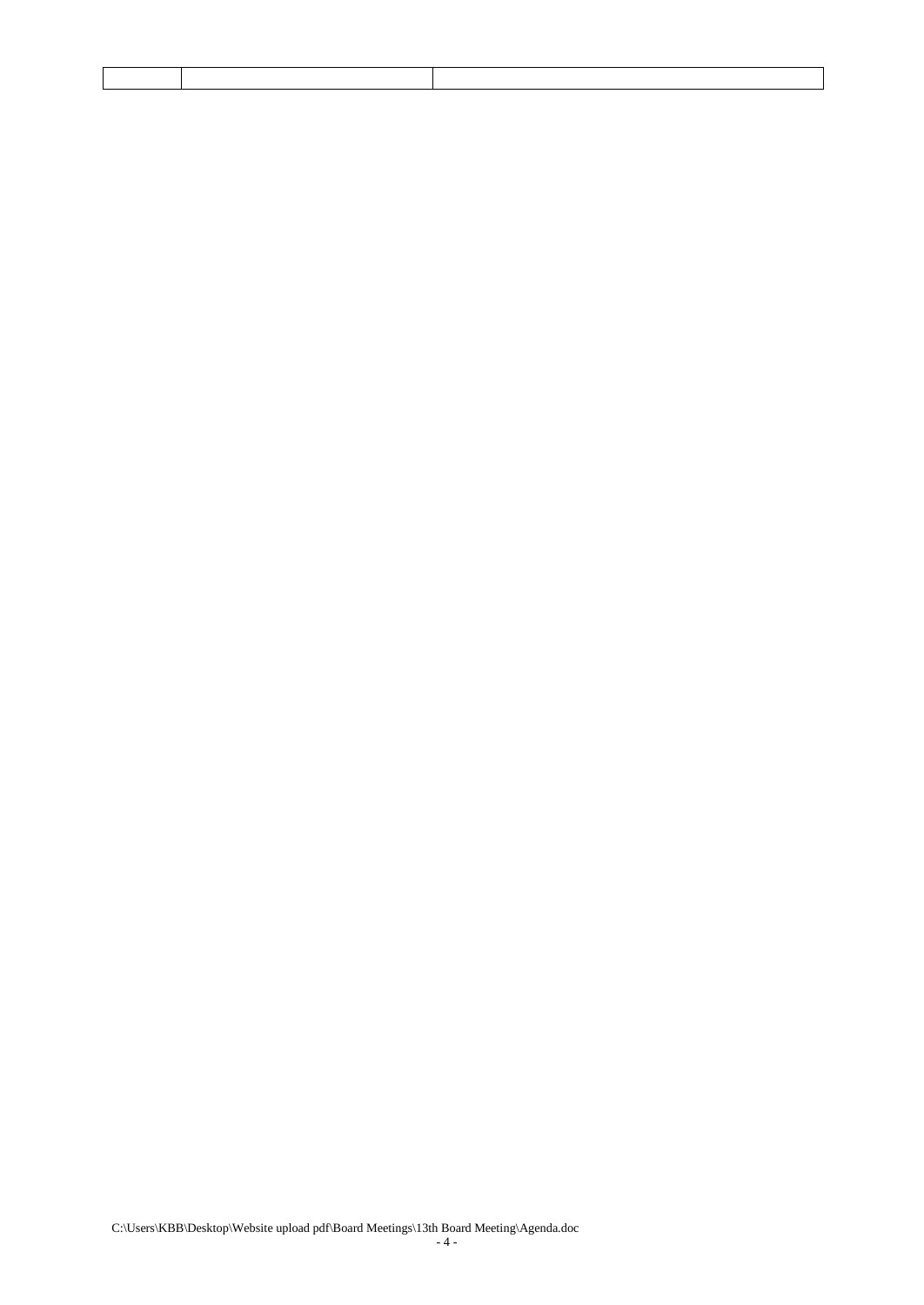|        |                                                                                                                                                                                                                                                                                                                                                                                                   | Recently he has addressed a letter dated<br>27/1/2010 (Annexure-6). In this letter he has<br>stated that he has claimed the actual amount<br>spent by him where as the actual amount<br>claimed by him is more than his eligibility<br>which<br>resulted<br>in<br>Accountant<br>General<br>observation. The matter is placed before the<br>Board for decision.           |  |  |  |
|--------|---------------------------------------------------------------------------------------------------------------------------------------------------------------------------------------------------------------------------------------------------------------------------------------------------------------------------------------------------------------------------------------------------|--------------------------------------------------------------------------------------------------------------------------------------------------------------------------------------------------------------------------------------------------------------------------------------------------------------------------------------------------------------------------|--|--|--|
| 11/11  | <b>Celebration of</b><br><b>Biodiversity Day</b>                                                                                                                                                                                                                                                                                                                                                  | No action is required.                                                                                                                                                                                                                                                                                                                                                   |  |  |  |
| 11/13  | <b>Conducting of</b><br>Workshops in 2009-10                                                                                                                                                                                                                                                                                                                                                      | The workshop on Heritage Site/Heritage Trees<br>planned.<br>The Chairman,<br><b>National</b><br>was<br>Biodiversity Authority had requested to change<br>the date 2 times because of his pre-occupation<br>with other works. The workshop could not be<br>conducted. The same is being rescheduled.                                                                      |  |  |  |
| 12/1   | Research project on<br><b>Nallur Tamarind</b><br><b>Heritage Site</b>                                                                                                                                                                                                                                                                                                                             | The University of Agricultural Sciences has<br>Report<br>submitted<br>Research<br><b>Nallur</b><br>on<br>Tamarind Grove. Now the University has<br>asked Rs. 60,000 for identification of Elite<br>trees through phenological studies for the<br>purpose of multiplication of good plant. Board<br>permit the same to complete the<br>may<br>Research Work. (Annexure-7) |  |  |  |
| $12/2$ | Project on Rice genetic<br><b>of</b><br><b>Central</b><br>resources<br><b>Western Ghats</b>                                                                                                                                                                                                                                                                                                       | project proposed on Rice Genetic<br>The<br>Resource of Central Western Ghats proposed<br>by Dr.G.S.Mohan, Junior Breeder (Rice),<br>Agriculture Research Station, Ponnampet,<br>Kodagu, was submitted to National Biodiversity<br>Authority.<br>of<br>National<br>The<br>response<br>Biodiversity is awaited.                                                            |  |  |  |
| $12/3$ | Project proposal for Establishing of Center for Studies and Research<br>on Bio-diversity and Conservation of Western Ghat of Karnataka in<br>Pilikula.                                                                                                                                                                                                                                            |                                                                                                                                                                                                                                                                                                                                                                          |  |  |  |
|        | On the above subject a Power Point presentation was made by Pilikula<br>Nisarga Dhama Society ®, Mangalore before the Board in the Chamber of<br>Principal Secretary. In this respect, it is stated that the society had<br>submitted a project proposal on Establishment of Center for studies and<br>research on Biodiversity and Conservation of Western Ghat of Karnataka in<br>Pilikula      |                                                                                                                                                                                                                                                                                                                                                                          |  |  |  |
|        | The project objectives are :                                                                                                                                                                                                                                                                                                                                                                      |                                                                                                                                                                                                                                                                                                                                                                          |  |  |  |
|        | a. Biodiversity studies, establishment of a Herbarium and plant museum of<br>Western Ghat plants.<br>b. Establishment of a Germ Plasm collection center and a tissue culture<br>laboratory for collection, conservation, storage and propagation of<br>endemic, rare and threatened plants.<br>c. Selection, propagation and establishment of a garden of wild relatives<br>of cultivated plants. |                                                                                                                                                                                                                                                                                                                                                                          |  |  |  |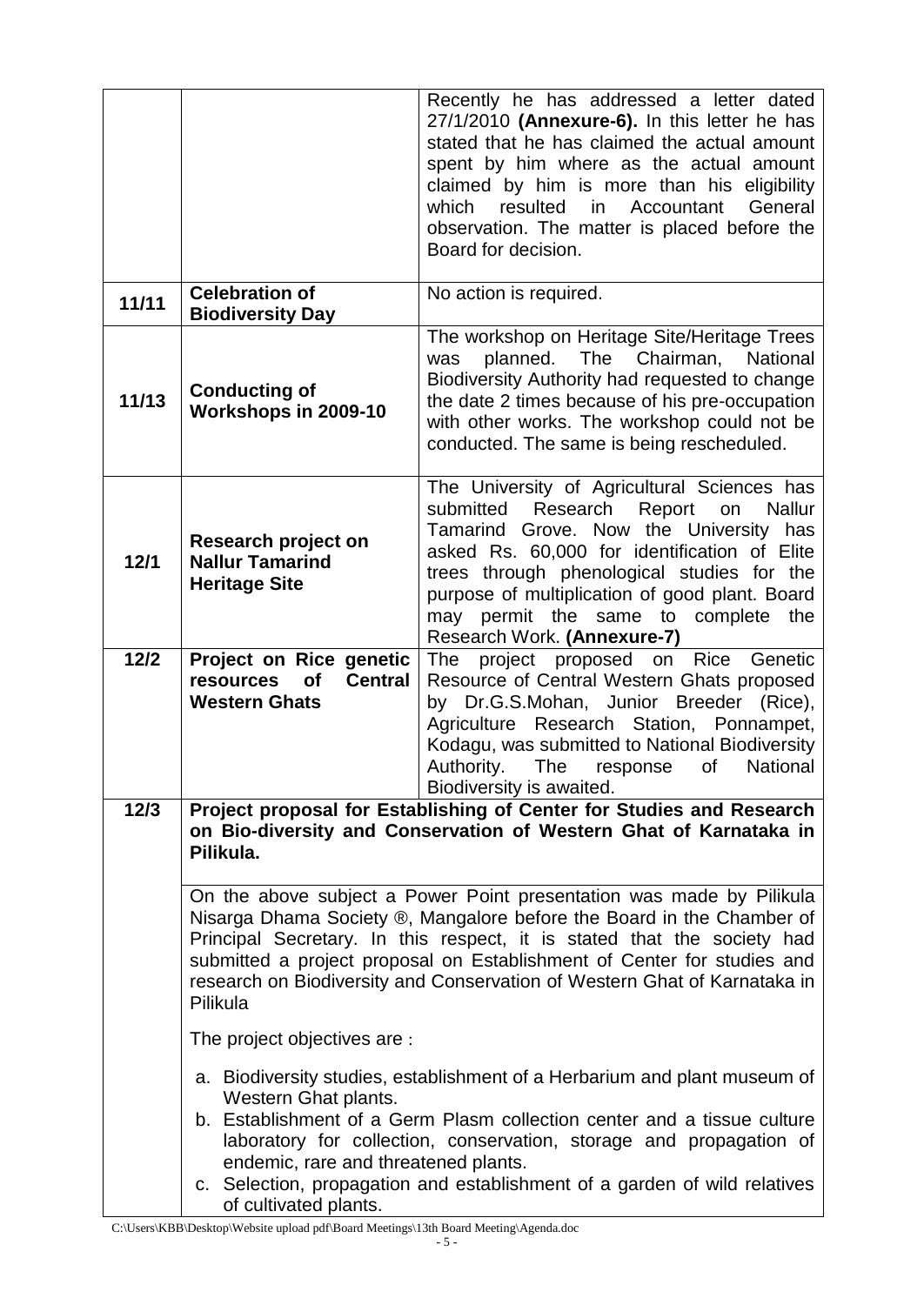|                        |                                                                                                                                                                                                                                                                                                                                                                                                 | d. Selection, propagation, multiplication of plants of Western Ghats, which<br>are ornamental value, and establishment of a garden.<br>e. Selection, propagation, popularization of fruit yielding and dye yielding<br>plants and establishment of orchards of fruit yielding and dye yielding<br>plants.<br>Selection, propagation and popularization of bee forage plants.<br>f.<br>Establishment of an herbal garden of rare and threatened plants of<br>g.<br>medicinal value.<br>h. Environmental awareness programs in such as workshops, seminars,<br>lectures, conferences for the benefit of children, youth, farmers and<br>general public.<br>In-situ conservation of selected sacred groves/Devarakadu/Nagabanas<br>i.<br>etc.<br>The amount proposed was as below<br>Year<br><b>Recurring</b><br>Non-recurring<br><b>Total</b><br>1 <sup>st</sup><br>215.72<br>90.72<br>125.00<br>year<br>2 <sup>nd</sup><br>98.72<br>143.72<br>45.00<br>year<br>3 <sup>rd</sup><br>111.72<br>30.00<br>141.72<br>year<br>4 <sup>th</sup><br>136.72<br>136.72<br>year<br>5 <sup>th</sup><br>136.72<br>136.72<br>year |         |                |                |           |                |                  |             |                                 |                |           |                |              |
|------------------------|-------------------------------------------------------------------------------------------------------------------------------------------------------------------------------------------------------------------------------------------------------------------------------------------------------------------------------------------------------------------------------------------------|------------------------------------------------------------------------------------------------------------------------------------------------------------------------------------------------------------------------------------------------------------------------------------------------------------------------------------------------------------------------------------------------------------------------------------------------------------------------------------------------------------------------------------------------------------------------------------------------------------------------------------------------------------------------------------------------------------------------------------------------------------------------------------------------------------------------------------------------------------------------------------------------------------------------------------------------------------------------------------------------------------------------------------------------------------------------------------------------------------------|---------|----------------|----------------|-----------|----------------|------------------|-------------|---------------------------------|----------------|-----------|----------------|--------------|
|                        |                                                                                                                                                                                                                                                                                                                                                                                                 |                                                                                                                                                                                                                                                                                                                                                                                                                                                                                                                                                                                                                                                                                                                                                                                                                                                                                                                                                                                                                                                                                                                  |         |                |                |           |                |                  |             |                                 |                |           |                |              |
|                        | <b>Total</b><br>574.60<br>200.00<br>774.60<br>The amount cannot be provided from the budget of Karnataka Biodiversity<br>Board. However the Board Members agreed to provide reasonable fund for<br>the two activities<br>1. Establishment of Herbarium & Botanical museum.<br>2. Conservation of Sacred groves.<br>In the original proposal the amount asked for these activities was as below: |                                                                                                                                                                                                                                                                                                                                                                                                                                                                                                                                                                                                                                                                                                                                                                                                                                                                                                                                                                                                                                                                                                                  |         |                |                |           |                |                  |             |                                 |                |           |                |              |
|                        |                                                                                                                                                                                                                                                                                                                                                                                                 |                                                                                                                                                                                                                                                                                                                                                                                                                                                                                                                                                                                                                                                                                                                                                                                                                                                                                                                                                                                                                                                                                                                  |         |                |                |           |                |                  |             |                                 |                |           |                |              |
| <b>SI</b><br><b>No</b> |                                                                                                                                                                                                                                                                                                                                                                                                 | <b>Expenditure</b><br>heads                                                                                                                                                                                                                                                                                                                                                                                                                                                                                                                                                                                                                                                                                                                                                                                                                                                                                                                                                                                                                                                                                      |         | 2009-10        |                | 2010-11   |                | 2011-12          |             | Years (Rs. in lakhs)<br>2012-13 |                | 2013-14   |                | <b>Total</b> |
|                        |                                                                                                                                                                                                                                                                                                                                                                                                 |                                                                                                                                                                                                                                                                                                                                                                                                                                                                                                                                                                                                                                                                                                                                                                                                                                                                                                                                                                                                                                                                                                                  | R       | <b>NR</b>      | R              | <b>NR</b> | R              | <b>NR</b>        | R           | <b>NR</b>                       | R              | <b>NR</b> | R              | <b>NR</b>    |
| 1.                     |                                                                                                                                                                                                                                                                                                                                                                                                 | Establishment                                                                                                                                                                                                                                                                                                                                                                                                                                                                                                                                                                                                                                                                                                                                                                                                                                                                                                                                                                                                                                                                                                    |         | 30             |                | 30.       |                | 30               | 25          |                                 | 25             |           | 50             | ۹N           |
|                        | &                                                                                                                                                                                                                                                                                                                                                                                               | of Herbarium<br><b>Botanical</b><br>museum                                                                                                                                                                                                                                                                                                                                                                                                                                                                                                                                                                                                                                                                                                                                                                                                                                                                                                                                                                                                                                                                       |         |                |                |           |                |                  |             |                                 |                |           |                |              |
| $\overline{2}$         | οf                                                                                                                                                                                                                                                                                                                                                                                              | Conservation<br>Sacred<br>groves                                                                                                                                                                                                                                                                                                                                                                                                                                                                                                                                                                                                                                                                                                                                                                                                                                                                                                                                                                                                                                                                                 |         | 5              |                | 5         | 8              |                  | 8           |                                 | 8              |           | 24             | 10           |
|                        |                                                                                                                                                                                                                                                                                                                                                                                                 | <b>Total</b>                                                                                                                                                                                                                                                                                                                                                                                                                                                                                                                                                                                                                                                                                                                                                                                                                                                                                                                                                                                                                                                                                                     |         | 35             |                | 35        | 8              | 30               | 33          |                                 | 33             |           | 74             | 100          |
|                        |                                                                                                                                                                                                                                                                                                                                                                                                 | The Karnataka Biodiversity Board can provide the amount for these activities out of<br>its own allocation as below :                                                                                                                                                                                                                                                                                                                                                                                                                                                                                                                                                                                                                                                                                                                                                                                                                                                                                                                                                                                             |         |                |                |           |                |                  |             |                                 |                |           |                |              |
| <b>SI</b>              |                                                                                                                                                                                                                                                                                                                                                                                                 | <b>Expenditure</b>                                                                                                                                                                                                                                                                                                                                                                                                                                                                                                                                                                                                                                                                                                                                                                                                                                                                                                                                                                                                                                                                                               |         |                |                |           |                |                  |             | Years (Rs. in lakhs)            |                |           |                |              |
| <b>No</b><br>heads     |                                                                                                                                                                                                                                                                                                                                                                                                 |                                                                                                                                                                                                                                                                                                                                                                                                                                                                                                                                                                                                                                                                                                                                                                                                                                                                                                                                                                                                                                                                                                                  | 2009-10 |                | 2010-11        |           | $2011 - 12$    |                  | $2012 - 13$ |                                 | 2013-14        |           | <b>Total</b>   |              |
|                        |                                                                                                                                                                                                                                                                                                                                                                                                 |                                                                                                                                                                                                                                                                                                                                                                                                                                                                                                                                                                                                                                                                                                                                                                                                                                                                                                                                                                                                                                                                                                                  | R       | <b>NR</b>      | R              | <b>NR</b> | R              | <b>NR</b>        | R           | <b>NR</b>                       | R              | <b>NR</b> | R              | <b>NR</b>    |
| 1.                     | &                                                                                                                                                                                                                                                                                                                                                                                               | Establishment<br>of Herbarium<br><b>Botanical</b><br>museum                                                                                                                                                                                                                                                                                                                                                                                                                                                                                                                                                                                                                                                                                                                                                                                                                                                                                                                                                                                                                                                      |         | $\overline{2}$ |                | 5         | $\blacksquare$ | 5                |             | 5                               |                | 5         | $\blacksquare$ | 22           |
| $\overline{2}$         | of<br>groves                                                                                                                                                                                                                                                                                                                                                                                    | Conservation<br>Sacred                                                                                                                                                                                                                                                                                                                                                                                                                                                                                                                                                                                                                                                                                                                                                                                                                                                                                                                                                                                                                                                                                           |         | 5              |                | 5         |                | 5                |             | 5                               |                | 5         |                | 25           |
|                        |                                                                                                                                                                                                                                                                                                                                                                                                 | <b>Total</b>                                                                                                                                                                                                                                                                                                                                                                                                                                                                                                                                                                                                                                                                                                                                                                                                                                                                                                                                                                                                                                                                                                     |         | !D27           | $\blacksquare$ | !F27      | $\blacksquare$ | !H <sub>27</sub> |             | !J27                            | $\blacksquare$ | !L27      | $\blacksquare$ | !N27         |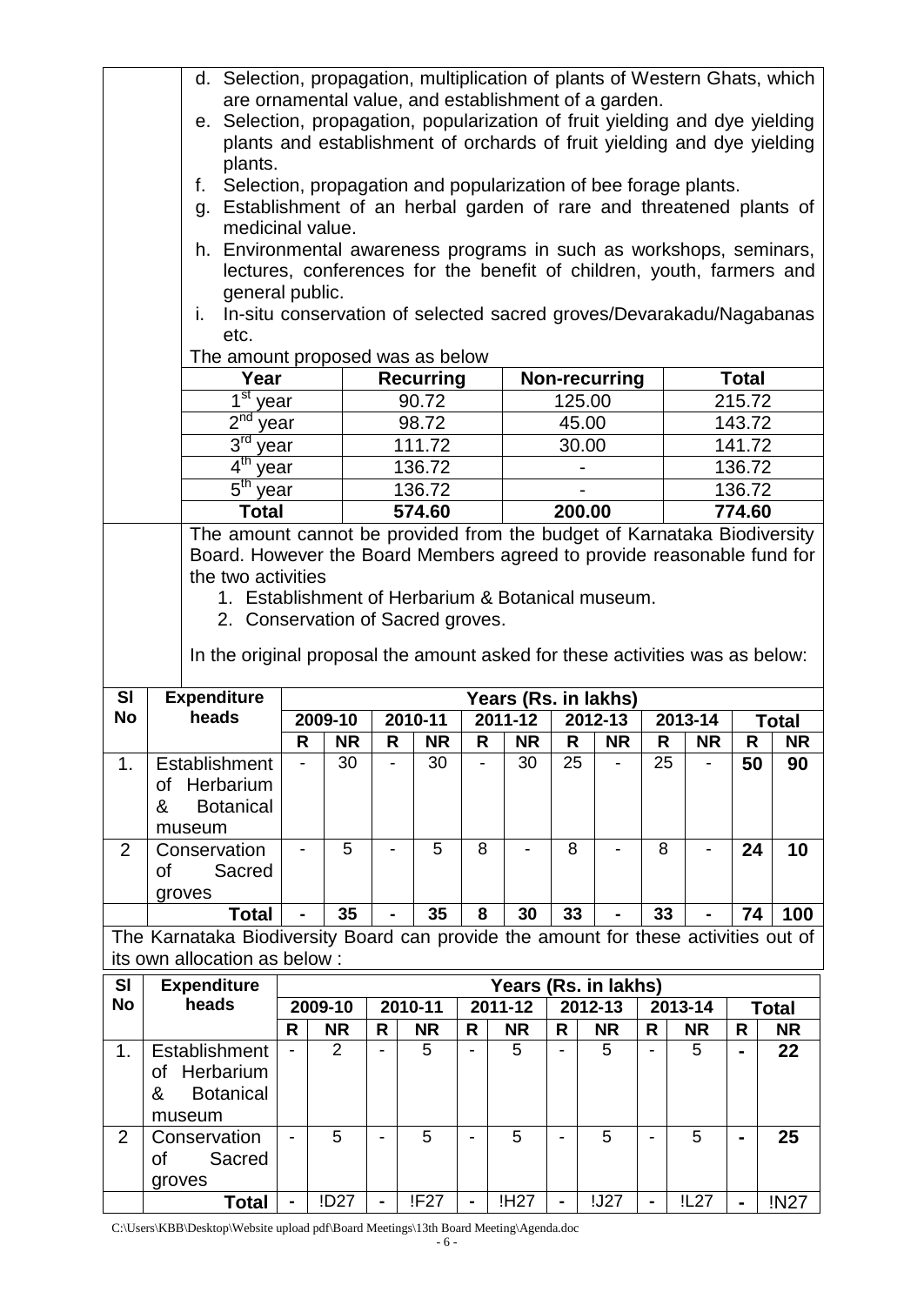|  | Is    | Is                 | Is         | Is    | Is    | IS          |
|--|-------|--------------------|------------|-------|-------|-------------|
|  | Not   | <b>Not</b>         | <b>Not</b> | Not   | Not   | <b>Not</b>  |
|  | In    | In                 | In         | In    | In    | ın          |
|  | Table | $\mathsf{Table}^-$ | Table      | Table | Table | $\tau$ able |

The budget allocated to Karnataka Biodiversity Board is not much. After the Board decision the Pilukula Nisarga Dhama Society was asked to submit a revised proposal asking for reasonable funding for the above 2 components from Karnataka Biodiversity Board. The Society has submitted the revised proposal the details are as below.

| Year         | <b>Herbarium and</b>    | <b>Conservation of</b> | <b>Establishment</b> | <b>Total</b> |
|--------------|-------------------------|------------------------|----------------------|--------------|
|              | <b>Botanical Museum</b> | sacred groves          | cost                 |              |
| 2009-10      | 10.00                   | 2.00                   | 6.40                 | 18.40        |
| 2010-11      | 30.00                   | 5.00                   | 19.20                | 54.20        |
| 2011-12      | 30.00                   | 8.00                   | 19.20                | 57.20        |
| 2012-13      | 25.00                   | 8.00                   | 19.20                | 52.20        |
| 2013-14      | 25.00                   | 8.00                   | 19.20                | 52.20        |
| <b>Total</b> | !B35 Is Not In          | !C35 Is Not In         | !D35 Is Not In       | 234.20       |
|              | Table.00                |                        | Table <sub>0</sub>   |              |

In this respect it is stated that the Karnataka Biodiversity Board cannot provide fund as requested. The balance amount for these 2 activities and all other activities which amounts to Rs. 727 lakhs needs to be provided from other scheme of state budget. The Board is requested to consider the above and decide. **(Annexure-8).**

| $12/4$ | <b>Financial</b><br><b>Assistance</b><br>regarding publication of<br><b>Books</b>           | As decided by the Board the letter was addressed<br>Nayak, Janapada<br>Smt.Shanti<br>Vishwa<br>to<br>Pratistana ®, Honnavar. There is no response to<br>our letter. Further action will be taken after receipt<br>of the response. (Annexure-9).                    |
|--------|---------------------------------------------------------------------------------------------|---------------------------------------------------------------------------------------------------------------------------------------------------------------------------------------------------------------------------------------------------------------------|
| $12/5$ | Declaring the Cycas as<br>threatened species                                                | The<br>the<br>has<br>been<br>submitted<br>proposal<br>to<br>Government<br>to<br>Central<br>recommend<br>to<br>for<br>declaring the<br>species<br>Government<br>as<br>Threatened species. (Annexure-10)                                                              |
| 12/6   | <b>Financial assistance for</b><br>celebration of Darwin's<br>Day                           | No action is required                                                                                                                                                                                                                                               |
| 12/7   | <b>Financial Assistance for</b><br><b>Biodiversity programme</b>                            | No action is required                                                                                                                                                                                                                                               |
| 12/8   | <b>Financial Assistance for</b><br>conducting State Level<br><b>Seminar of Nati vaidyas</b> | No action is required                                                                                                                                                                                                                                               |
| 12/9   | <b>Destruction</b><br>of<br>Soil<br><b>Samples</b>                                          | No action is required                                                                                                                                                                                                                                               |
| 12/10  | <b>Creation of Biodiversity</b><br><b>Park in Gundia Valley</b>                             | A Hydro Electric project proposal was prepared<br>by KPTCL. The Managing Director, KPTCL<br>informed that the Government of India agreed to<br>clear the project and the Managing Director<br>establish<br><b>Bio-Park</b><br>proposed<br>a<br>to<br><b>as</b><br>a |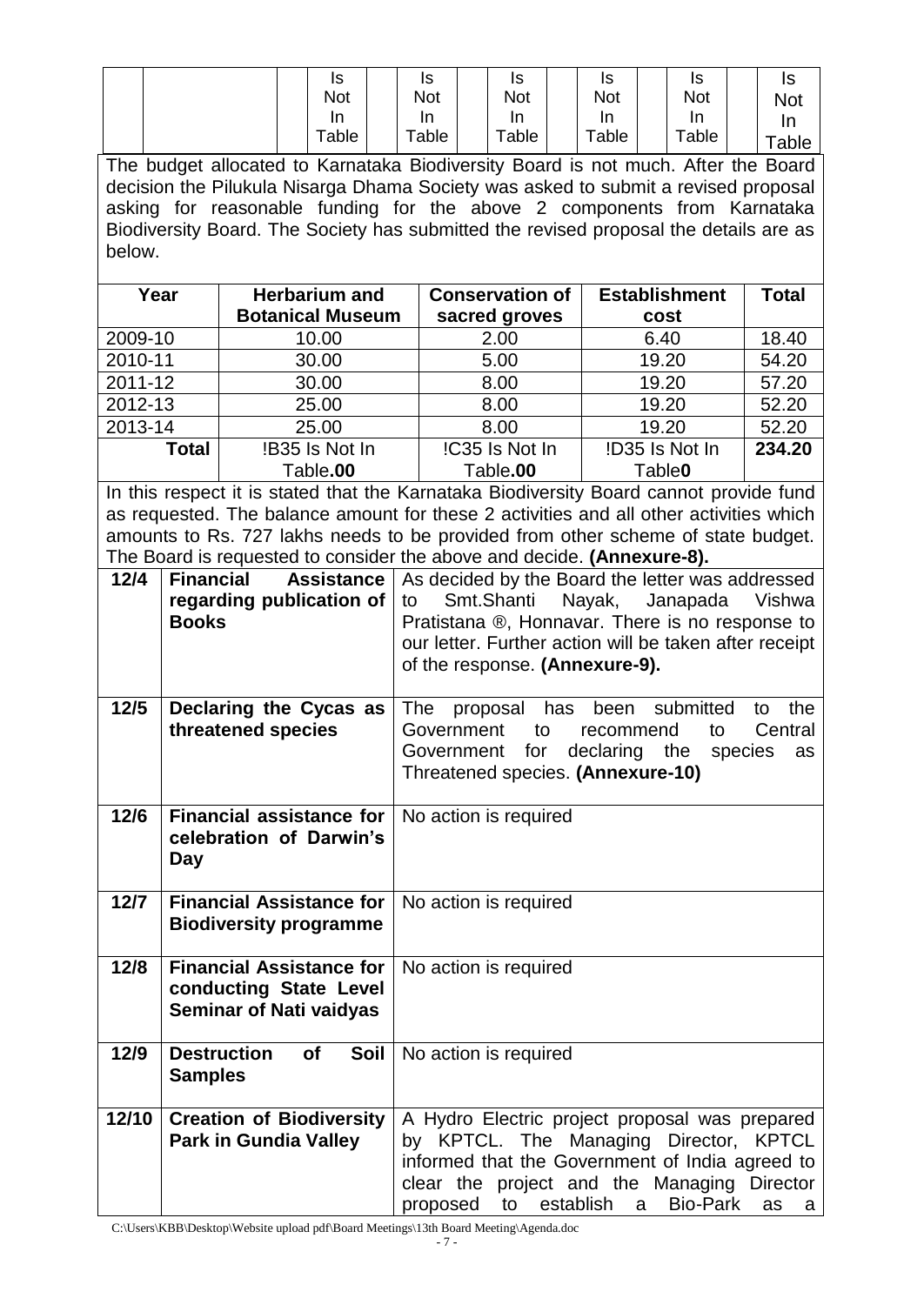|       |                                                         | compensatory measure. In the meeting chaired<br>by Principal Secretary, Forest, Ecology and<br>Environment it was desired that the Karnataka<br>Biodiversity Board will prepare a proposal for<br>Establishment of a Bio park.<br>The Karnataka Medicinal Plant will prepare a<br>proposal for establishment of Medicinal Garden.<br>The Wild Life Wing of the Department will guide<br>the local officers to establish the Butterfly park,<br>park and Amphibian park.<br>Snake<br>The<br>Implementation will be done by the local forest<br>officers under the supervision of Karnataka<br>Biodiversity Board, Karnataka Forest Department<br>(Wild Life Wing) and Karnataka Medicinal Plant.<br>The amount proposed is Rs. 400.00 lakhs.<br>It is informed that a meeting was conducted on<br>17/9/2009 by the Principal Secretary, Dept.<br>Forest, Ecology and Environment. In the meeting<br>the Conservator of Forests, Hassan Circle was<br>instructed to collect the following details.<br>1. Exact extent of land available<br>2. Present land use details<br>3. Status of Gomal land,<br>4. Whether any encroachments have taken<br>place<br>5. Number of cattles in the village etc.<br>6. Application of Form 50 & 5 A etc. |
|-------|---------------------------------------------------------|------------------------------------------------------------------------------------------------------------------------------------------------------------------------------------------------------------------------------------------------------------------------------------------------------------------------------------------------------------------------------------------------------------------------------------------------------------------------------------------------------------------------------------------------------------------------------------------------------------------------------------------------------------------------------------------------------------------------------------------------------------------------------------------------------------------------------------------------------------------------------------------------------------------------------------------------------------------------------------------------------------------------------------------------------------------------------------------------------------------------------------------------------------------------------------------------------------------------------------------|
|       |                                                         | Accordingly the Conservator of Forests, Hassan<br>Circle has collected the same pertaining to<br>Heggde village in Sakaleshpr taluk and the same<br>is received from KPCL. This is brought to the<br>notice of the Board. (Annexure-11)                                                                                                                                                                                                                                                                                                                                                                                                                                                                                                                                                                                                                                                                                                                                                                                                                                                                                                                                                                                                  |
| 12/11 | <b>Declaration of Aanekere</b><br>as Heritage site      | No action is required.                                                                                                                                                                                                                                                                                                                                                                                                                                                                                                                                                                                                                                                                                                                                                                                                                                                                                                                                                                                                                                                                                                                                                                                                                   |
| 12/12 | <b>Preparation</b><br>оf<br><b>Biodiversity Atlas</b>   | Proposal has been submitted to Government to<br>permitting to<br>issue<br>order<br>the<br>an<br>entrust                                                                                                                                                                                                                                                                                                                                                                                                                                                                                                                                                                                                                                                                                                                                                                                                                                                                                                                                                                                                                                                                                                                                  |
|       |                                                         | preparation of Biodiversity Atlas to Ashoka Trust<br>Ecology<br>Research in<br>&<br>Environment,<br>for<br>Bangalore. The proceeding<br>on Power<br>point                                                                                                                                                                                                                                                                                                                                                                                                                                                                                                                                                                                                                                                                                                                                                                                                                                                                                                                                                                                                                                                                                |
| 12/13 | Declaration of<br>Gandhi                                | presentation is placed at (Annexure-12)<br>In this respect it is informed that a preliminary                                                                                                                                                                                                                                                                                                                                                                                                                                                                                                                                                                                                                                                                                                                                                                                                                                                                                                                                                                                                                                                                                                                                             |
|       | Krishi Vignana Kendra,<br><b>GKVK, as Heritage site</b> | Notification is issued by the Government. The<br>same is placed at (Annexure-13)                                                                                                                                                                                                                                                                                                                                                                                                                                                                                                                                                                                                                                                                                                                                                                                                                                                                                                                                                                                                                                                                                                                                                         |
| 12/14 | Integrated<br>study<br><b>of</b>                        | In this respect the proposal has been submitted to                                                                                                                                                                                                                                                                                                                                                                                                                                                                                                                                                                                                                                                                                                                                                                                                                                                                                                                                                                                                                                                                                                                                                                                       |
|       | capacity<br>Carrying<br><b>of</b>                       | the Government to issue the order. Permitting to                                                                                                                                                                                                                                                                                                                                                                                                                                                                                                                                                                                                                                                                                                                                                                                                                                                                                                                                                                                                                                                                                                                                                                                         |
|       | <b>Western Ghats (Uttara</b>                            | entrust the study to the Centre for Ecological                                                                                                                                                                                                                                                                                                                                                                                                                                                                                                                                                                                                                                                                                                                                                                                                                                                                                                                                                                                                                                                                                                                                                                                           |
|       | Kannada district)                                       | Sciences, Indian Institute of Science, Bangalore<br>at a cost of Rs. 40 lakhs for 2 year duration.                                                                                                                                                                                                                                                                                                                                                                                                                                                                                                                                                                                                                                                                                                                                                                                                                                                                                                                                                                                                                                                                                                                                       |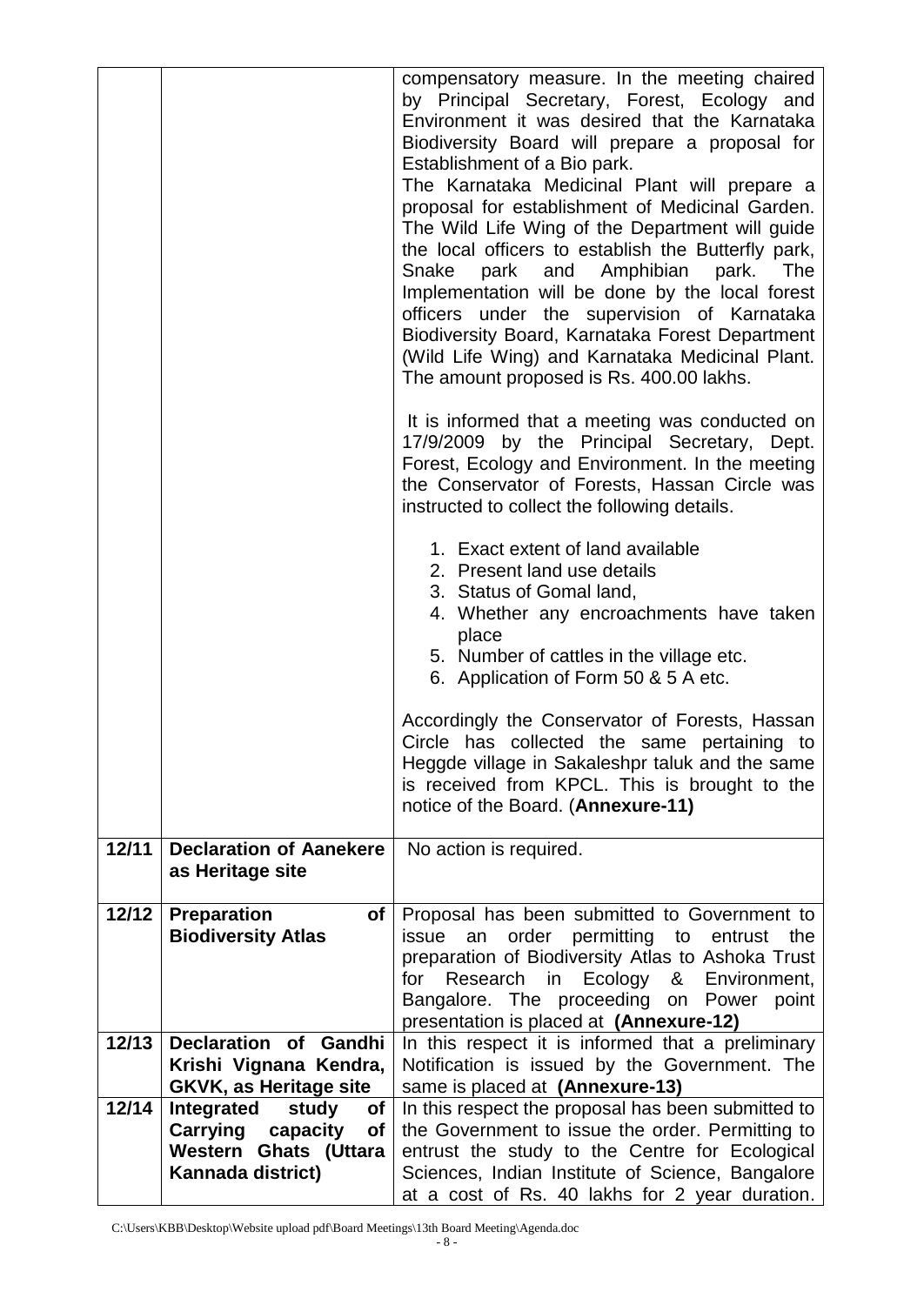|  | (Annexure-14) |
|--|---------------|
|  |               |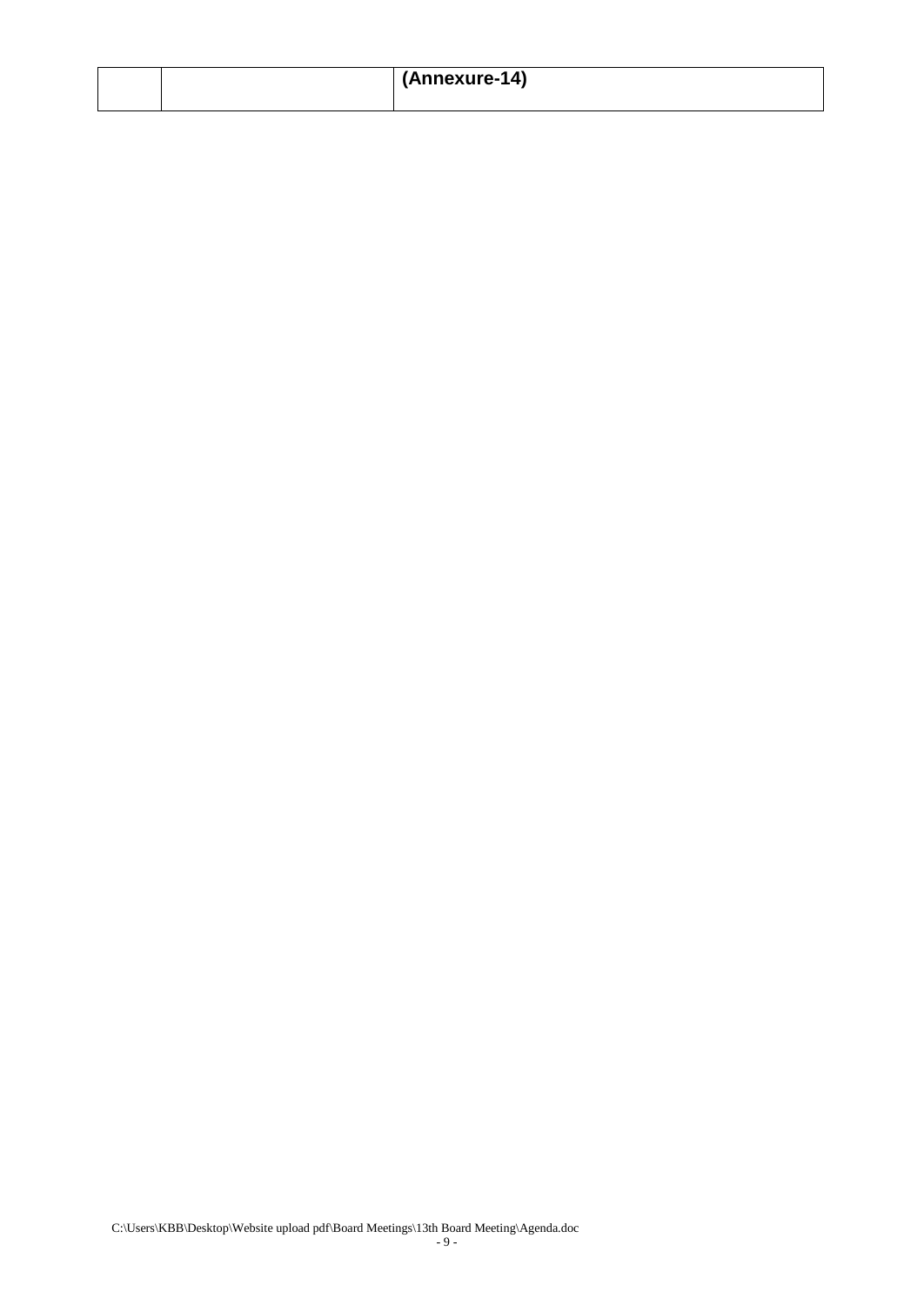| 12/15 | <b>Preparation of Account</b><br>manual                                                           | The<br>Accountant General, Karnataka<br>was<br>requested to nominate one person to prepare an<br>Account Manual for Karnataka Biodiversity Board.<br>The Accountant General has informed that there<br>is no provision for providing services of Audit staff<br>to prepare he accounts<br>manual<br>of other<br>institution. Hence it is proposes to entrust the<br>work to a retired Account/Audit officer<br><b>on</b><br>quotation basis. (Annexure-15) |
|-------|---------------------------------------------------------------------------------------------------|------------------------------------------------------------------------------------------------------------------------------------------------------------------------------------------------------------------------------------------------------------------------------------------------------------------------------------------------------------------------------------------------------------------------------------------------------------|
| 12/16 | <b>National Seminar</b> $-$ No action is required.<br><b>Conference</b><br>Co-<br>as<br>organizer |                                                                                                                                                                                                                                                                                                                                                                                                                                                            |
| 12/17 | <b>Declaring</b><br>Nethrani<br>Island as<br><b>Biodiversity</b><br><b>Heritage Site</b>          | A copy of the Government Notification in this<br>respect is placed at (Annexure 16)                                                                                                                                                                                                                                                                                                                                                                        |
| 12/18 | <b>Biodiversity</b><br>Heritage<br>Site.                                                          | <b>Declaring Hogrekan as</b> $ A \text{ copy of the Government Notification in this$<br>respect is placed at (Annexure 17)                                                                                                                                                                                                                                                                                                                                 |
| 12/19 | <b>Progress of Works</b>                                                                          | The progress of work regarding Formation of<br>Management<br>Biodiversity<br>Committees,<br>Preparation of People's Biodiversity Registers<br>and Awareness<br>programme<br>is placed<br>at<br>(Annexure 18)                                                                                                                                                                                                                                               |
| 12/20 | Accounts for 2008-09                                                                              | The account for 2008-09 was completed. The<br>Audited Account and Annual report has been<br>submitted to Legislature as advised by AG-<br>Karnataka.                                                                                                                                                                                                                                                                                                       |
| 12/21 | <b>Biodiversity Award</b>                                                                         | As decided by the Board an order has been<br>issued increasing the number of Award and<br>Amount. A Notification has sent to Director,<br>Information and Publicity for wide publicity in the<br>News paper calling for the applications for<br>Biodiversity Award for 2009-10 (Annexure 19).                                                                                                                                                              |
| 12/22 | <b>Protection of</b><br><b>Mangroves</b>                                                          | As decided by the Board Principal Chief<br>Conservator of Forests has been requested to<br>take action to identify and declare big patches of<br>Mangroves and estuaries under Forest act for<br>effective protection. (Annexure 20)                                                                                                                                                                                                                       |
| 12/23 | <b>Workshop on Medicinal</b><br><b>Plants</b>                                                     | No action is required                                                                                                                                                                                                                                                                                                                                                                                                                                      |
| 12/24 | <b>Workshop on</b>                                                                                | The resolution passed in the workshop has been                                                                                                                                                                                                                                                                                                                                                                                                             |
|       | prevention of Coastal<br><b>Erosion</b>                                                           | sent to the Government for further action.                                                                                                                                                                                                                                                                                                                                                                                                                 |
| 12/25 | <b>International Canopy</b>                                                                       | (Annexure 21)<br>No action is required.                                                                                                                                                                                                                                                                                                                                                                                                                    |
|       |                                                                                                   |                                                                                                                                                                                                                                                                                                                                                                                                                                                            |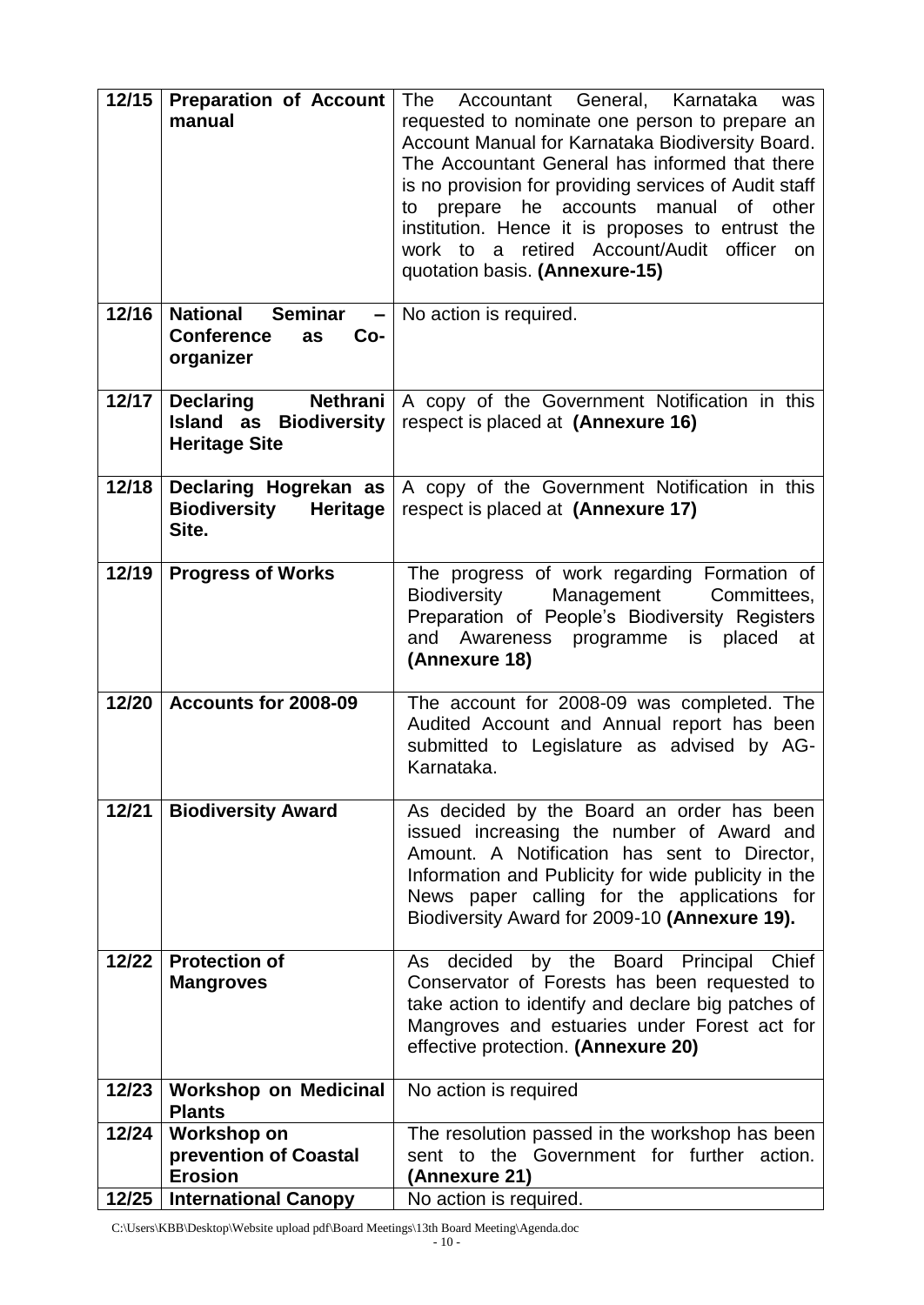|        | conference 2009                                                                                               |                                                                                                                                                                                                                                                                                                                                                                                                                                                                                                     |  |  |  |  |  |
|--------|---------------------------------------------------------------------------------------------------------------|-----------------------------------------------------------------------------------------------------------------------------------------------------------------------------------------------------------------------------------------------------------------------------------------------------------------------------------------------------------------------------------------------------------------------------------------------------------------------------------------------------|--|--|--|--|--|
|        |                                                                                                               |                                                                                                                                                                                                                                                                                                                                                                                                                                                                                                     |  |  |  |  |  |
|        | <b>New Subjects</b>                                                                                           |                                                                                                                                                                                                                                                                                                                                                                                                                                                                                                     |  |  |  |  |  |
| 13/1   | <b>Providing financial</b><br>assistance to Eco-watch<br>Programme                                            | Chairman, Eco-watch has asked for contribution<br>for conducting of Seminar on Development and<br>Environment with special reference to North<br>Karnataka. The request was received through<br>Special Secretary<br>and<br>(Ecology<br>the<br>Environment) the programme is already over.<br>The Board may consider to provide Rs. 20,000/-<br>for the same as contribution (Annexure 22)                                                                                                          |  |  |  |  |  |
| $13/2$ | <b>Providing financial</b><br>assistance to Karnataka<br><b>Grameena Paramprika</b><br>Vydya Parishath, Gadag | The Karnataka Grameena Paramprika Vydya<br>Parishath, Gadag has requested for financial<br>assistance to conduct Training programme for<br>Rural Traditional Vydyas. The Board may<br>consider to provide Rs. 25,000/- as contribution.<br>(Annexure 23)                                                                                                                                                                                                                                            |  |  |  |  |  |
| $13/3$ | Field study on Cultural<br><b>Biodiversity in Karnataka</b>                                                   | A Proposal is received from the Institute of<br>Indigenous Cultures and Studies for conducting<br>Baseline survey on Cultural Biodiversity in<br>Karnataka. The amount requested is Rs. 14.00<br>lakhs, project is for 2 years. The Karnataka<br>Biodiversity Board cannot provide this amount<br>because the budget of Karnataka Biodiversity<br>Board is not enough. The current year the<br>Karnataka Biodiversity Board<br>budget<br>is.<br>reduced. (Annexure 24)                              |  |  |  |  |  |
| 13/4   | <b>Formation of Expert</b><br><b>Committee</b>                                                                | 1. Expert Committee on Heritage Sites:                                                                                                                                                                                                                                                                                                                                                                                                                                                              |  |  |  |  |  |
|        |                                                                                                               | There are some proposals with<br>the<br>Government to declare some<br>areas<br>as<br>Heritage Site as per Biological Diversity Act<br>2002. Preliminary notification is<br>being<br>published in the Gazette and News Paper<br>calling for objections. After the objections are<br>received, the same are to be scrutinized for<br>further action. For the above purpose Expert<br>Committee needs to be formed. The Board<br>Members may decide the composition of the<br><b>Expert Committee.</b> |  |  |  |  |  |
|        |                                                                                                               | 2. Expert Committee on Agro Biodiversity:                                                                                                                                                                                                                                                                                                                                                                                                                                                           |  |  |  |  |  |
|        |                                                                                                               | The Agriculture is major Biodiversity in<br>Karnataka. There is a need to identify certain<br>areas and declare them as Agro Biodiversity<br>Heritage Site (Hotspot) in order to concentrate<br>effort to conserve the Local Traditional varieties<br>/ Land races/Folk varieties. The Board<br>members may deliberate on the formation of                                                                                                                                                          |  |  |  |  |  |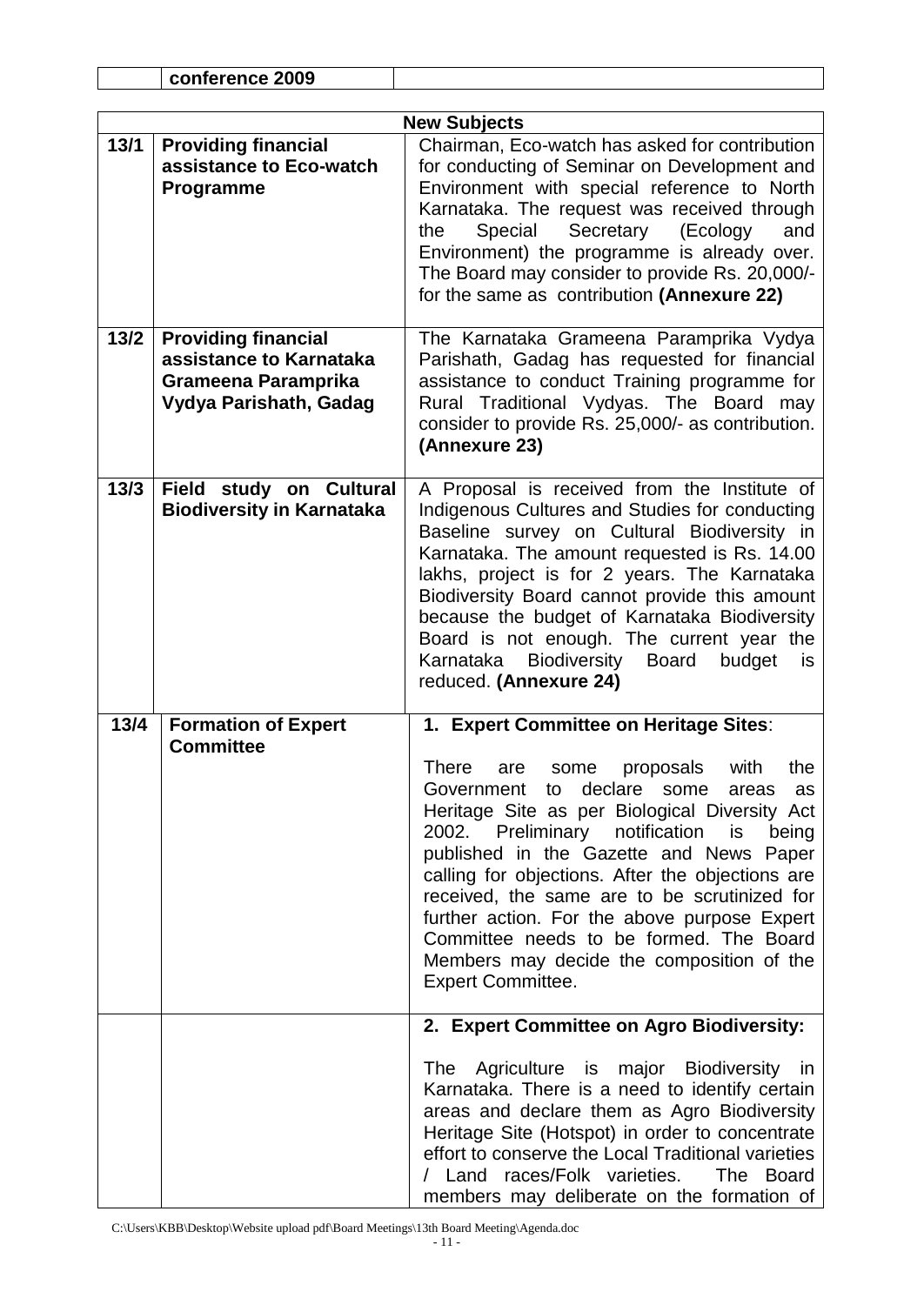|      |                                          | the Expert Committee on the above subject.                                                                                                                                                                                                                                                                                |
|------|------------------------------------------|---------------------------------------------------------------------------------------------------------------------------------------------------------------------------------------------------------------------------------------------------------------------------------------------------------------------------|
|      |                                          | It is suggested that the committee members<br>may be paid Rs.1000/- per member as sitting<br>fees. In case of field visit, the committee<br>members may be paid TA and DA as<br>applicable to the Member Secretary of the<br>Board.                                                                                       |
|      |                                          | The Expert committee will be assigned the<br>following.                                                                                                                                                                                                                                                                   |
|      |                                          | Identification of sites for declaration as<br>1.<br>Heritage Site / Hotspot.<br>2.<br>The committee will frame Rules<br>for<br>preparation of Management plan<br>for<br>conservation of Heritage sites which will be<br>finalized in consultation with National<br>Biodiversity Authority as per Biodiversity<br>Act 2002 |
|      |                                          | 3.<br>Committee will scrutinize the objections<br>received in respect of declaration of<br>Heritage<br>Site<br>and<br>suitable<br>give<br>recommendation to the Government.<br>Following names are suggested for formation<br>of above two Expert committees.<br>1. Sri. N.V. Ramachandrachetty, I.F.S, PCCF              |
|      |                                          | (Retd) Bangalore<br>2. Dr. Gladwin Joseph, Director, ATREE,<br><b>Bangalore</b>                                                                                                                                                                                                                                           |
|      |                                          | 3. Dr. K.N. Ganeshaiah, Professor, UAS,<br><b>Bangalore</b>                                                                                                                                                                                                                                                               |
|      |                                          | 4. Dr. Ravindranath, CES, Indian Institute of<br>Science.Bangalore                                                                                                                                                                                                                                                        |
|      |                                          | 5. Dr. Balakrishnegowda, Prof. in Botany,<br>GKVK, Bangalore.<br>6. Dr. D.K. Ved, Director, FRLHT, Bangalore.<br>7. One representative of National Biodiversity<br>Authority to be decided by the Chairman of                                                                                                             |
|      |                                          | NBA.<br>8. Dr.<br>Keshava<br>Korese,<br>Professor,                                                                                                                                                                                                                                                                        |
|      |                                          | Dharmasthala Majunatha College.<br>9. Dr. T.V. Ramachandra, Scientist,<br>IISC,<br>Bangalore.                                                                                                                                                                                                                             |
|      |                                          | 10. Dr. Darshan Shankar, FRLHT, Bangalore<br>11. Dr. Ankila Hiremat, ATREE, Bangalore                                                                                                                                                                                                                                     |
|      |                                          | Three members committee may be considered<br>with Deputy Conservator of Forests (KBB) as<br>Convener.                                                                                                                                                                                                                     |
|      |                                          | The member may also suggest names and<br>decide the composition of Committees.                                                                                                                                                                                                                                            |
| 13/5 | <b>Consultative</b><br><b>Conducting</b> | It is suggested by the Chairman, Western Ghat                                                                                                                                                                                                                                                                             |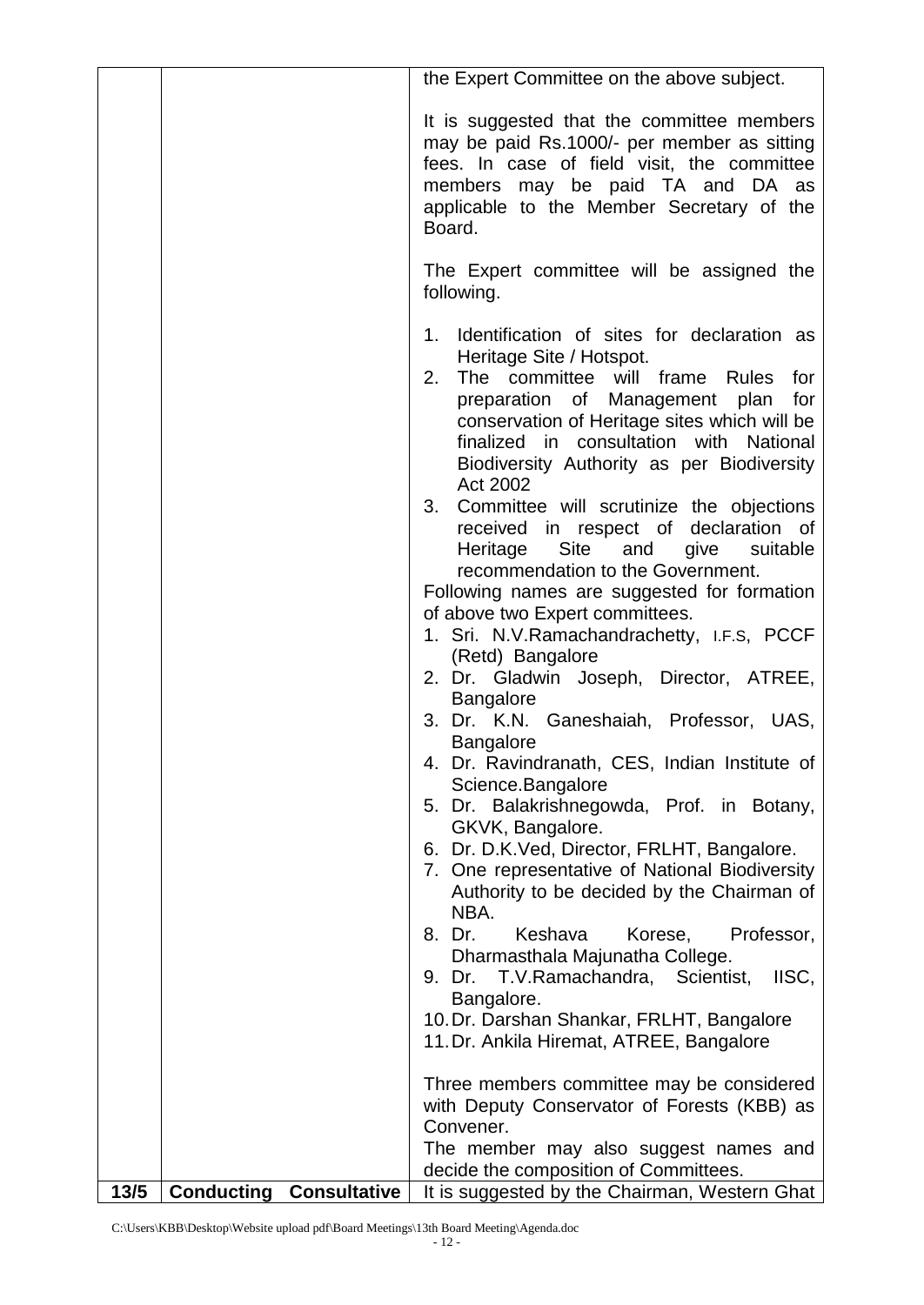|      | <b>Meeting on Biodiversity.</b>                        | Task force to conduct consultative meeting of<br>Scientists,<br>NGOs,<br><b>Biodiversity</b><br>some<br>Management Committees<br>Chairpersons,<br><b>Environmentalists and Government Officials to</b><br>discuss various aspects of Biodiversity<br>conservation. It is proposed to conduct the<br>meeting in the month of March 2010. For that<br>an expenditure of amount Rs. 60,000/- is<br>expected to cover the TA/DA Honorarium and<br>food expenses. It is proposed to provide<br>Traveling expenses and honorarium as below.<br>1. Traveling Allowance:<br>BusActual<br>TrainActual or limited to 3 tyre AC<br>which ever is less.<br>2. Honorarium: Rs. 500/- for those who make<br>Presentation.<br>The Board is requested to consider and<br>approve the same.                                                                                                                                                                            |
|------|--------------------------------------------------------|-------------------------------------------------------------------------------------------------------------------------------------------------------------------------------------------------------------------------------------------------------------------------------------------------------------------------------------------------------------------------------------------------------------------------------------------------------------------------------------------------------------------------------------------------------------------------------------------------------------------------------------------------------------------------------------------------------------------------------------------------------------------------------------------------------------------------------------------------------------------------------------------------------------------------------------------------------|
| 13/6 | <b>Declaring Ambargudda as</b><br><b>Heritage Site</b> | There are request from various quarters<br>including Chairman, Western Ghat Task Force<br>to consider Ambargudda for declaration as<br>Heritage Site. A proposal has been received<br>from Deputy Conservative of Forests, Sagar<br>Division, Sagar. As per the proposal an area of<br>3857.17 acre covering the Survey Numbers as<br>below:                                                                                                                                                                                                                                                                                                                                                                                                                                                                                                                                                                                                          |
|      |                                                        | <b>Village</b><br><b>Survey Numbers</b>                                                                                                                                                                                                                                                                                                                                                                                                                                                                                                                                                                                                                                                                                                                                                                                                                                                                                                               |
|      |                                                        | 1. Marathi  95, 116, 117, 125, 136, 141, 161,<br>205, 207,<br>2. Adagale93.96<br>3. Kodanahali16.39<br>Totaling to 3857.17 acres of Revenue land is<br>proposed.<br>The<br>Biodiversity Management<br>Committee<br>passed<br>resolution<br>has<br>a<br>recommending todeclare the same as Heritage<br>Site.<br>Ambargudda is revenue land located between<br>Sharavati<br>Wildlife<br>Sanctuary, Someshwara<br>Wildlife Sanctuary and Kudremukh National<br>Park. Thus Ambargudda forms a corridor<br>between these wildlife areas. Further it is<br>observed that there was some mining activity<br>earlier. Due to mining lot of soil erosion and<br>gully formation observed. The local people have<br>informed that due to erosion from the area the<br>agriculture productivity has come down and<br>also the rain water flows down heavily during<br>the rains and afterwards the water is not<br>available in the down slopes and other areas. |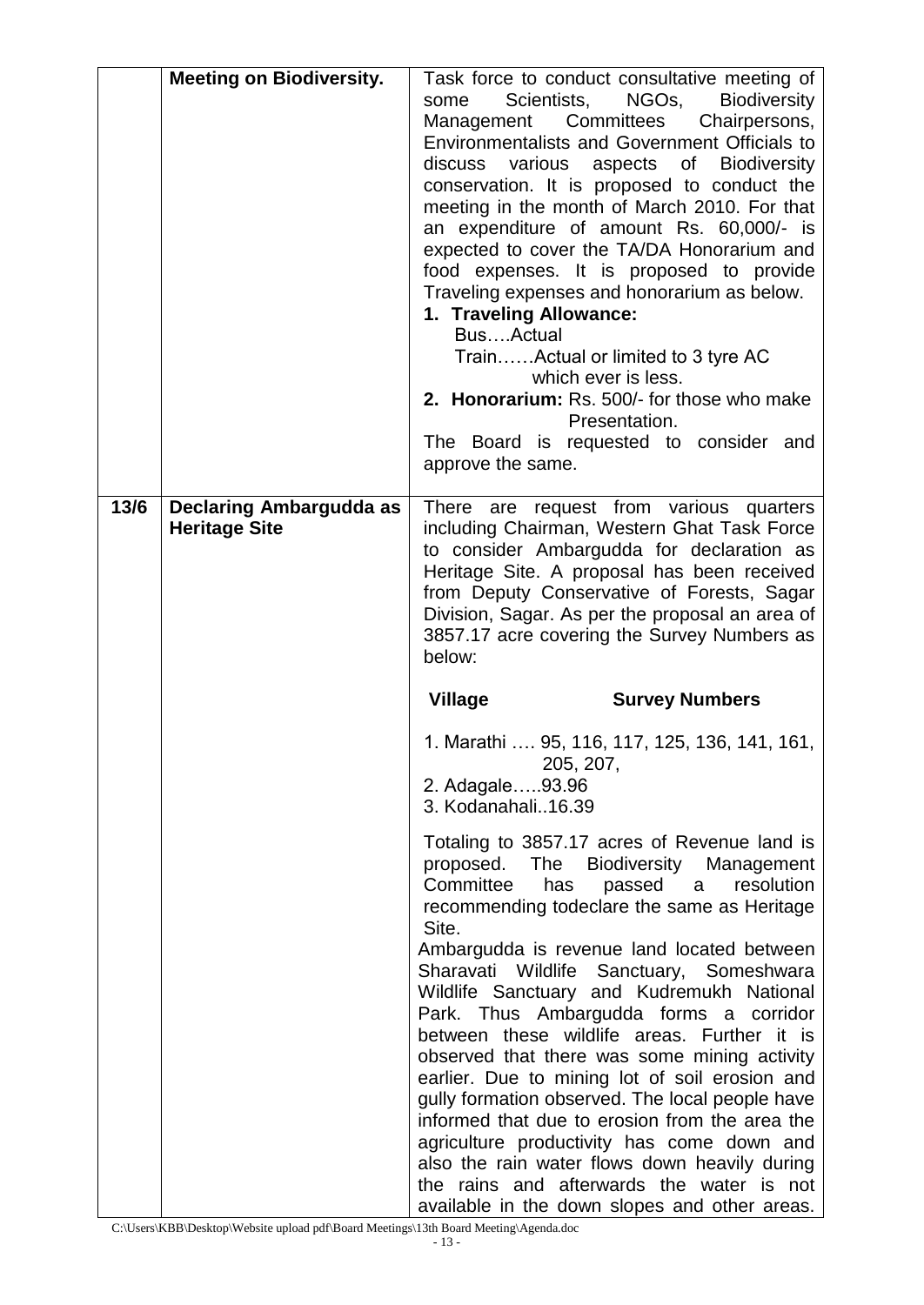|      |                                                                                                      | The mining area is surrounded by shola<br>vegetation which is the primitive vegetation in<br>the Western Ghat.<br>The local people pleaded that the Ambargudda<br>should be declared as heritage site and provide<br>legal protection in order to save the fragile<br>ecosystem of the region and livelihood of local<br>population.<br>On verification of papers it is stated that some<br>mining operations was allowed previously. Now                                                                                                                                                                     |
|------|------------------------------------------------------------------------------------------------------|---------------------------------------------------------------------------------------------------------------------------------------------------------------------------------------------------------------------------------------------------------------------------------------------------------------------------------------------------------------------------------------------------------------------------------------------------------------------------------------------------------------------------------------------------------------------------------------------------------------|
|      |                                                                                                      | the mining is not being done. Mining lease<br>period is over. Because of obstruction by the<br>Deputy Conservator of Forests, Sagar<br>regarding transport of mined minerals the<br>petitioner (Leasee) had approached the High<br>Court of Karnataka. (Writ petition No 20490 of<br>2007 / (GM-MM). The High Court of Karnataka<br>gave a judgment on 15 <sup>th</sup> January 2009 allowing<br>the petitioner to transport the mined material.<br>Court has ordered that the petitioner will not<br>take any fresh quarrying operations until the<br>issue related to the second renewal is decided.        |
|      |                                                                                                      | In this connection a committee inspected the<br>site and the opinion of the Committee received<br>from Chairman Task Force is placed at<br>(Annexure 25) along with all relevant<br>documents. The board may decide to propose<br>to Government to declare it as heritage site<br>under Biological Diversity Act 2002.                                                                                                                                                                                                                                                                                        |
| 13/7 | <b>Conducting meeting</b><br><b>ot</b><br><b>Biodiversity Management</b><br><b>Committee members</b> | On the suggestion of Chairman, Western Ghat<br>it is proposed to organize<br>Task<br>force<br><b>Biodiversity Management Committee members</b><br>meeting along with concerned NGOs to make<br>the BMCs functional in conservation<br>0f<br>Biodiversity and create Awareness. It is<br>proposed to conduct the meetings at Sirsi,<br>Mangalore, Bellary and Shimoga. The above<br>programme will be conducted in April / May<br>2010. Approximately an expenditure<br>of<br>Rs. 60,000/- per programme may be required<br>for one day programme. The Board is<br>requested to consider and approve the same. |
| 13/8 | <b>Vision</b><br>document<br>of<br><b>Biodiversity 2020</b>                                          | The Government had asked a vision 2020<br>document on Biodiversity. The same has been<br>prepared in accordance with CBD goals and<br>submitted and copy placed at (Annexure 26)<br>for information.                                                                                                                                                                                                                                                                                                                                                                                                          |
| 13/9 |                                                                                                      | The International year of The International year of Biodiversity 2010                                                                                                                                                                                                                                                                                                                                                                                                                                                                                                                                         |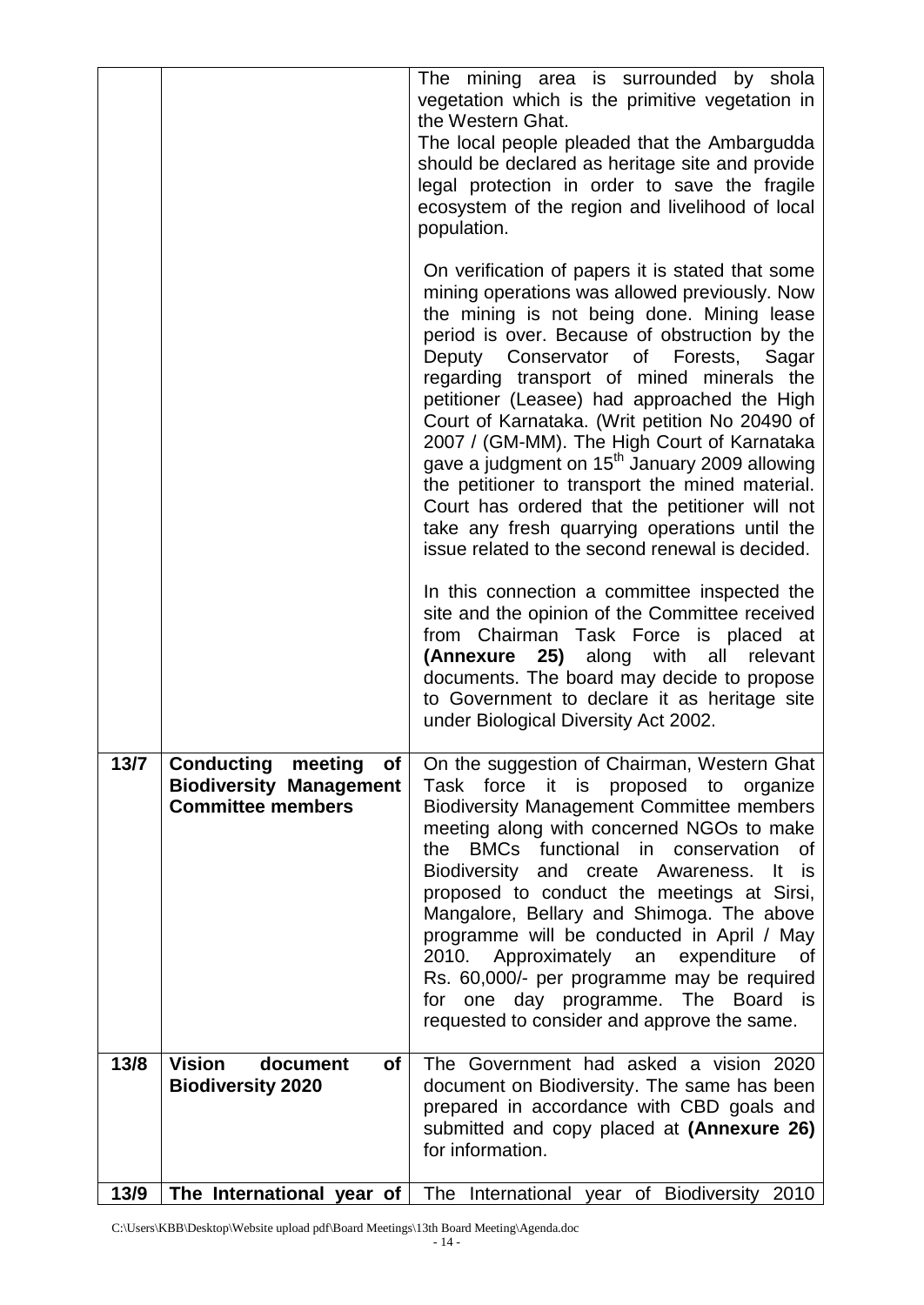| <b>Biodiversity</b> | programme for various districts have been                            |  |  |  |
|---------------------|----------------------------------------------------------------------|--|--|--|
|                     | prepared and the same is placed at (Annexure<br>27) for information. |  |  |  |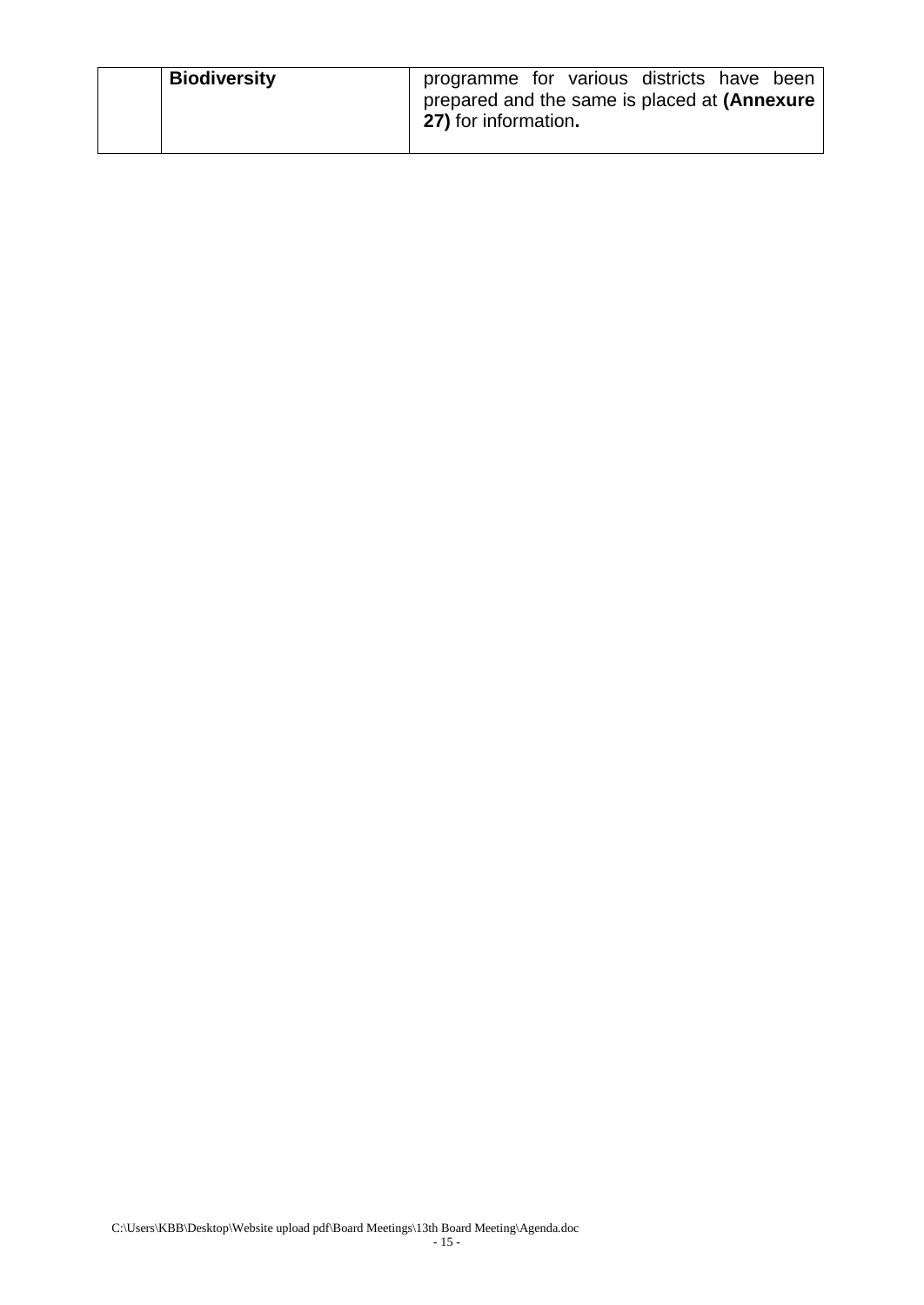| 13/10 | <b>Seminar on</b><br><b>Environmental Impact on</b><br><b>Biodiversity.</b> | Bangalore University has<br>for<br>requested<br>financial assistance to<br>conduct<br>one<br>day<br>seminar<br>Environmental<br>Impact<br>on<br>on<br>Biodiversity. The Board<br>consider to<br>may<br>provide<br>Rs.<br>$20,000/-$<br>contribution.<br>as<br>(Annexure-28)                                                                                                                                                                                                                                                                                                                                                                           |
|-------|-----------------------------------------------------------------------------|-------------------------------------------------------------------------------------------------------------------------------------------------------------------------------------------------------------------------------------------------------------------------------------------------------------------------------------------------------------------------------------------------------------------------------------------------------------------------------------------------------------------------------------------------------------------------------------------------------------------------------------------------------|
| 13/11 | Bt. Brinjal - Bt. Crop                                                      | There are lot of controversy about Genetically<br>Modified Food / Bt. Crop. A note on Bt Brinjal is<br>prepared on the basis of information available<br>from various sources. The same applies to<br>other Bt food crop which is about to come i.e,<br>Bt. Maize, Bt. Potato, Bt tomato etc. The<br>people from various quarters are asking for the<br>opinion of the Board. It is therefore requested<br>that the Board may give its opinion. So that<br>other can be informed accordingly. (Annexure-<br>29)                                                                                                                                       |
| 13/12 | Vegetation<br><b>Mapping</b><br>by<br><b>Forest Survey of India</b>         | The Vegetation Map of the country prepared by<br>Forest Survey of India has been released by<br>Hon'ble Minster for Environment and Forest,<br>Government of India in the month of November<br>2009. The extract pertaining to Karnataka is<br>placed at (Annexure-30) for information and<br>deliberation of the Board.                                                                                                                                                                                                                                                                                                                              |
| 13/13 | <b>Furnishing of information</b><br>by bio-industries                       | As per the Biodiversity Act the companies/firms<br>using bio-resources are supposed to furnish<br>the information as per Form-I giving the details<br>of quantity, locations/sources. There are 165<br>pharmaceutical<br>companies<br>utilizing<br>bio-<br>there<br>81<br>and<br>are<br>cosmetic<br>resources<br>companies. The number of Companies who<br>made declaration is as below:<br><b>Declaration</b><br>Year                                                                                                                                                                                                                                |
|       |                                                                             | made<br>2007-08<br>99<br>2008-09<br>77<br>2009-10<br>59<br>Almost all the companies have stated that they<br>are procuring bio-resources from dealers or<br>open market. They have not declared actual<br>source/village. In the review meetings<br>Οf<br>Biodiversity Boards held at<br>Kolkata<br>in.<br>September 2009, decision was taken to issue<br>notices to the companies which are reluctant to<br>provide complete & correct information. And<br>before issuing notices a resolution to that effect<br>may be passed in the State Biodiversity Board<br>meeting. Hence the subject is placed before<br>Board for discussion. (Annexure 31) |

### **Additional Principal Chief Conservator**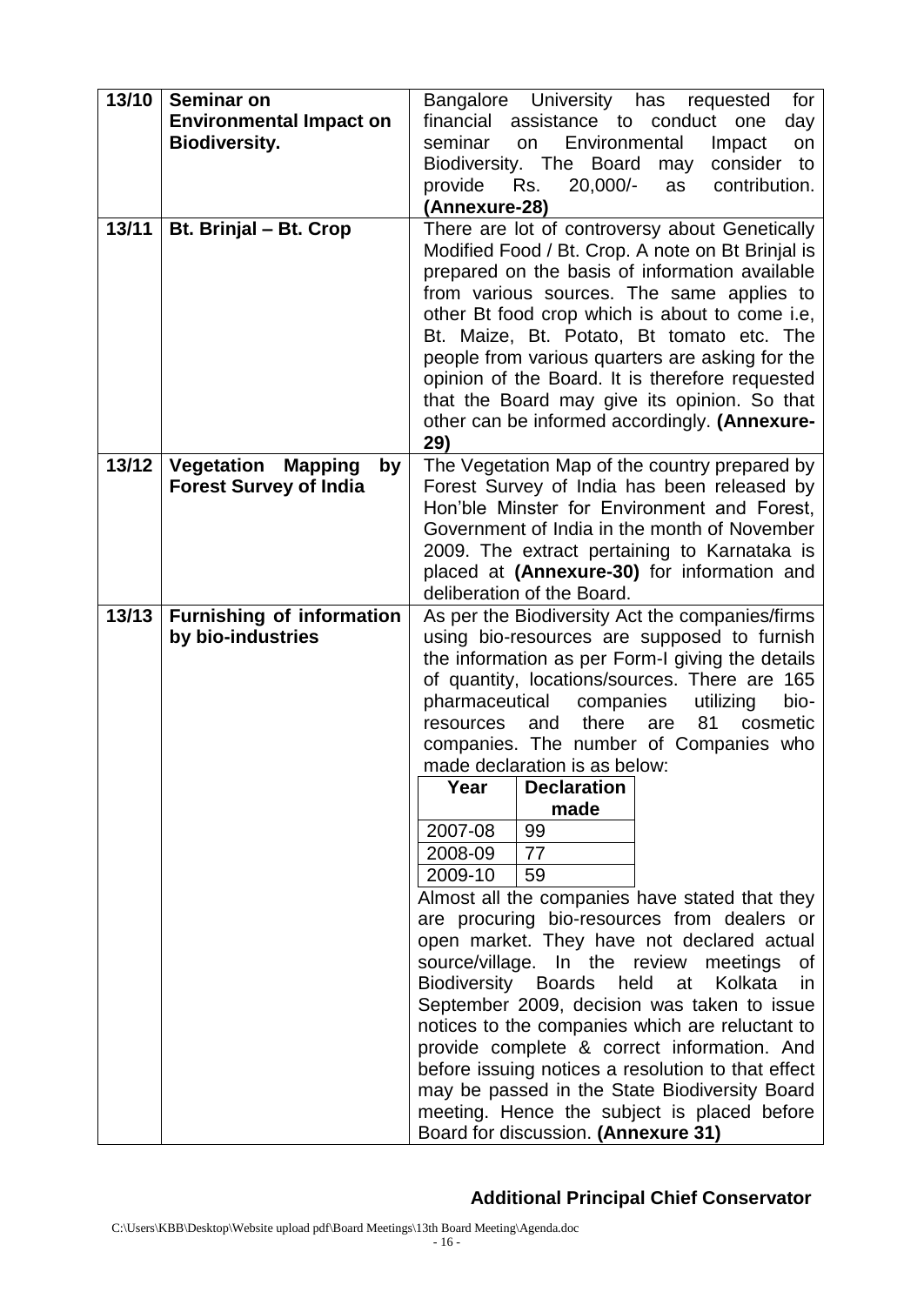#### **of Forests and Member Secretary.**

## **KARNATAKA BIODIVERSITY BOARD th BOARD MEETING AGENDA**

|                  | <b>INDEX</b>                                                                                                                                           |                         |
|------------------|--------------------------------------------------------------------------------------------------------------------------------------------------------|-------------------------|
| SI.<br><b>No</b> | <b>Subject</b>                                                                                                                                         | Page<br><b>No</b>       |
| 1                | Proceedings of the 12 <sup>th</sup> Board Meeting held on 8/9/2009                                                                                     |                         |
| $\boldsymbol{2}$ | Action taken on 12 <sup>th</sup> Board Meeting                                                                                                         |                         |
| 3                | Agenda for 13 <sup>th</sup> Board Meeting                                                                                                              |                         |
|                  | <b>Annexures</b>                                                                                                                                       |                         |
| 1                | The levy of Cess on Pharmaceutical Products                                                                                                            | 1                       |
| $\overline{2}$   | <b>Publication of Newsletter</b>                                                                                                                       | $\overline{2}$          |
| $\overline{3}$   | Formation of Biodiversity Management Committees /Preparation<br>of People's Biodiversity Registers                                                     | $\overline{\mathbf{3}}$ |
| 4                | Establishment of Dry Zone Biodiversity Conservation Site<br>networks                                                                                   | 4                       |
| 5                | Annual accounts for 2008-09                                                                                                                            | 5                       |
| $6\phantom{1}$   | <b>Audit observation</b>                                                                                                                               | $6\phantom{1}6$         |
| $\overline{7}$   | Research project on Nallur Tamarind Heritage Site                                                                                                      | $\overline{7}$          |
| 8                | Project proposal for Establishing of Center for Studies and<br>Research on Bio-diversity and Conservation of Western Ghat of<br>Karnataka in Pilikula. | 8                       |
| 9                | <b>Financial Assistance regarding publication of Books</b>                                                                                             | 9                       |
| 10               | Declaring the Cycas as threatened species                                                                                                              | 10                      |
| 11               | <b>Creation of Biodiversity Park in Gundia Valley</b>                                                                                                  | 11                      |
| 12               | <b>Preparation of Biodiversity Atlas</b>                                                                                                               | 12                      |
| 13               | Declaration of Gandhi Krishi Vignana Kendra, GKVK, as Heritage<br>site                                                                                 | 13                      |
| 14               | Integrated study of Carrying capacity of Western Ghats (Uttara<br>Kannada district)                                                                    | 14                      |
| 15               | <b>Preparation of Account manual</b>                                                                                                                   | 15                      |
| 16               | Declaring Nethrani Island as Biodiversity Heritage Site                                                                                                | 16                      |
| 17               | Declaring Hogrekan as Biodiversity Heritage Site.                                                                                                      | 17                      |
| 18               | <b>Progress of Works</b>                                                                                                                               | 18                      |
| 19               | <b>Biodiversity Award</b>                                                                                                                              | 19                      |
| 20               | <b>Protection of Mangroves</b>                                                                                                                         | 20                      |
| 21               | <b>Workshop on prevention of Coastal Erosion</b>                                                                                                       | 21                      |
| 22               | <b>Providing financial assistance to Eco-watch Programme</b>                                                                                           | 22                      |
| 23               | Providing financial assistance to Karnataka Grameena Paramprika<br>Vydya Parishath, Gadag                                                              | 23                      |
| 24               | Field study on Cultural Biodiversity in Karnataka                                                                                                      | 24                      |
| 25               | <b>Declaring Ambargudda as Heritage Site</b>                                                                                                           | 25                      |
| 26               | Vision document of Biodiversity 2020                                                                                                                   | 26                      |
| 27               | The International year of Biodiversity                                                                                                                 | 27                      |
| 28               | Seminar on Environmental Impact on Biodiversity.                                                                                                       | 28                      |
| 29               | Bt. Brinjal - Bt. Crop                                                                                                                                 | 29                      |
| 30               | Vegetation Mapping by Forest Survey of India                                                                                                           | 30                      |
| 31               | <b>Furnishing of information by bio-industries</b>                                                                                                     | 31                      |